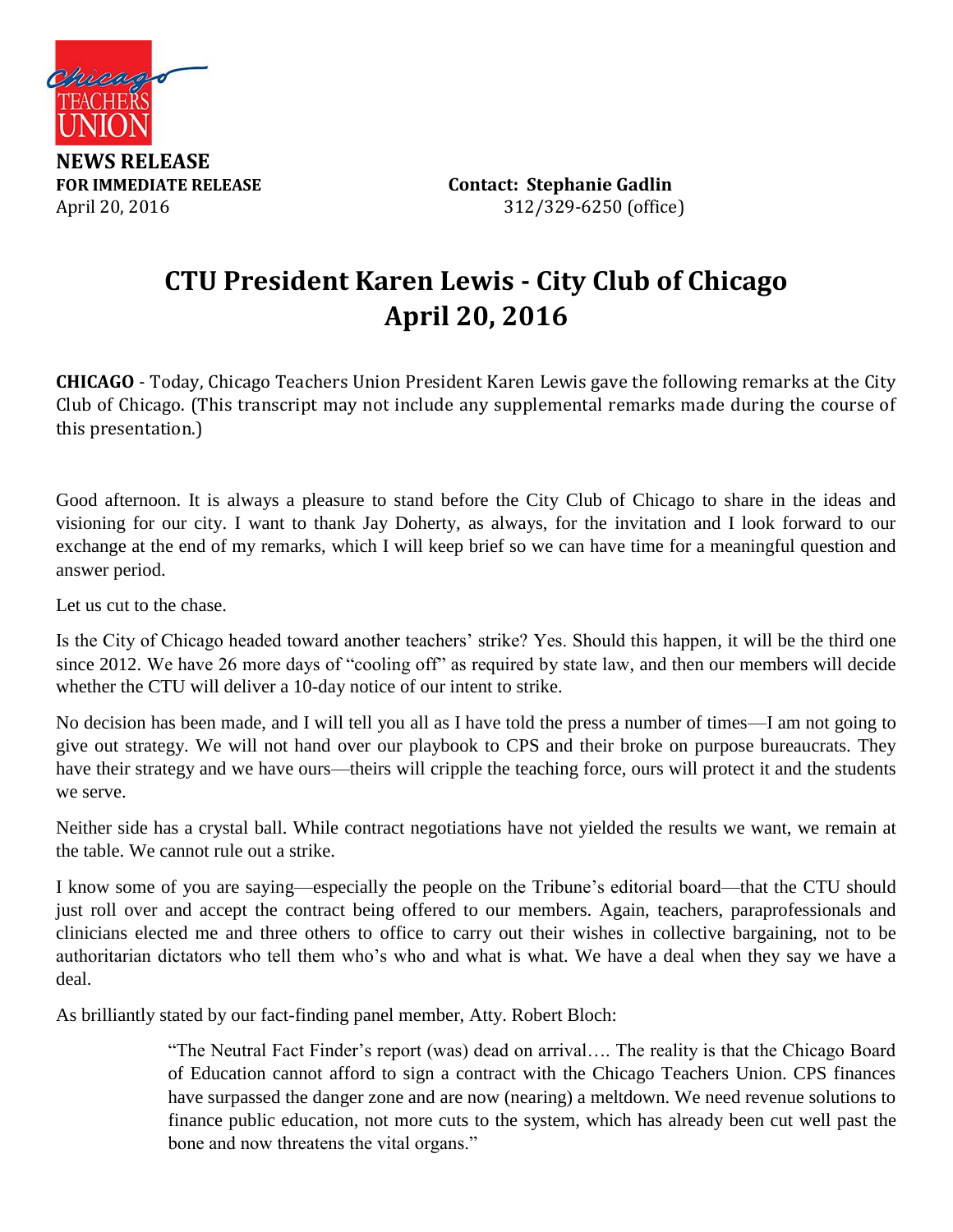"The recommended contract proposal, which CPS now tells us it can no longer afford, actually reduces teacher and PRSP take-home pay over the four-year period of the contract. It offered no solution to ballooning class sizes. Even with the positive non-economic elements to the contract designed to enhance instruction and the academic environment for students, the CTU cannot ignore the devastating economic impact this contract would have on our members.

Cutting educator compensation is not the answer to CPS's extreme financial problems. The district desperately needs stable, sustainable and increasing revenue to finance its operations. Without it, the mayor's handpicked Board of Education cannot afford *any* contract proposal, even its own.

What then is the answer?

Sustainable revenue. Long-term revenue. Otherwise, we will be in the same position year after year after year.

Today, a group of our members is in Springfield lobbying for revenue solutions. CPS stays on its strange message about "joining them in Springfield," but for what purpose? We are not going hand-in-hand with them to cut our own throats.

CPS claims a deficit of \$1.1 billion for next year, although they have recently said they have already found ways to reduce this budget deficit by \$335 million. However, those reductions come at a great cost to our members and the schools. About \$120 million of that amount is from keeping in place the February cuts to school budgets for all of next year. Another \$130 million comes from eliminating the CTU pension pick-up, which is the result of a 7 percent pay cut for our members. So full funding for CPS means that we still need to close the full budget deficit of \$1 billion. But to get us to have on-par per-pupil funding for the classroom (\$20,000) as some of the richest districts in the state (Winnetka, or Rondout) we are talking about getting thousands more per pupil and we need billions more in annual revenue for the schools Chicago's students deserve.

The CTU has been clear on its revenue positions: tax the rich, reign in the banks and close the budget gap. Structural solutions require progressive income tax. We are also looking at a way to tax the billions traded on the Chicago Board of Trade, which currently is at no tax, and as I have said before, closing corporate loopholes.

#### **CPS & MIS-MANAGEMENT**

Mr. Claypool and the rest of his team should repurpose the district's administrative direction and actually get back to managing the business of the district. They have spent hundreds of millions of dollars outsourcing management functions. Just recently, we have learned that CPS intends to phase out unionized building engineers—people who provide a critical function in our buildings. We have seen what has happened with Aramark—dirty school buildings, rodents and overall filth making the teaching and learning environments unsafe.

It has been six months after the first of three carbon monoxide poisoning incidents in CPS buildings, and the Chicago Teachers Union has yet to be provided full reports of the poisoning of educators, students and other school personnel. The three incidents of carbon monoxide poisoning the Union is investigating are at Prussing Elementary School (10/30/15), Shields Elementary School (11/20/15) and Mann Elementary School (12/3/15). Hundreds of students and staff were poisoned and evacuated from these schools. We are demanding answers and we implore CPS to honor our FOIA requests on the matter. How does this happen in a 21<sup>st</sup> century school system?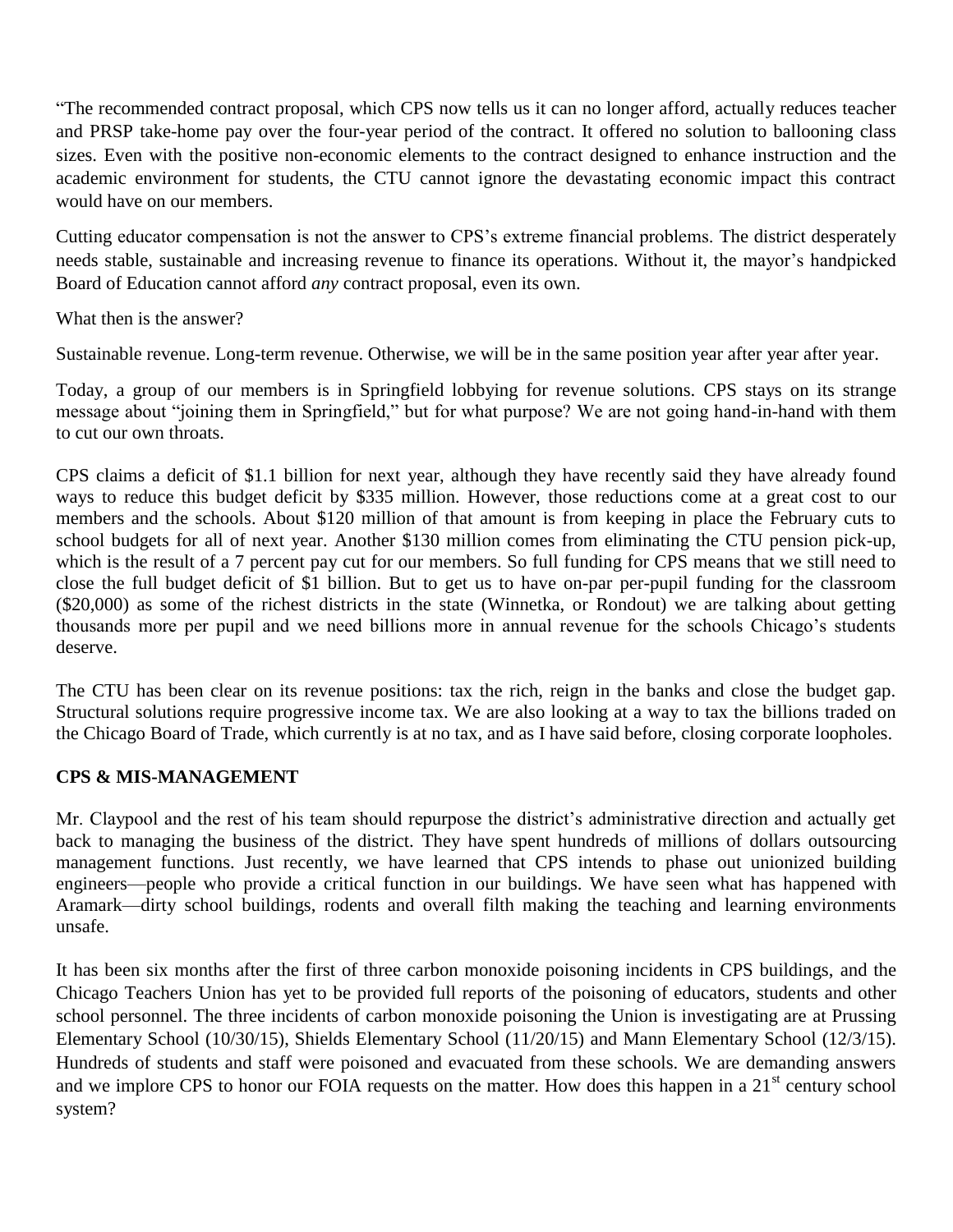At the June 2015 Chicago Board of Education meeting, CPS voted unanimously to approve a \$30 million, fouryear contract with RCM Technologies for supplemental nursing services, professional development and scheduling. Nine months after the RCM contract was signed—a contract that was promoted as a cost-savings move—nurses throughout the district are reporting shocking stories of untrained, contracted nurses who cannot perform basic tasks like operating an epinephrine injection (EpiPen®).

And need I remind you of the embarrassing SUPES scandal that will send one handpicked CPS CEO to prison?

This is why there is rampant distrust of Chicago Public Schools.

#### **WAR ON YOUTH**

Gross mismanagement, the closing of schools, the starving of school budgets, the disruption of education services, the dismantling of special education programs, the revolving door at Central Office, and the removal of beloved teachers, coaches and school employees who have made meaningful differences in the lives of so many **is the rule of the day**. How does this provide our students with a high-quality, world-class education?

We see this as an assault on public education. We see this as an assault on public school teachers and we know this is an assault on our students' futures.

Why are they doing all of the school-based experiments that will ultimately lead to a decline in the educational product in Chicago? All of these amount to a war on Chicago's youth because education is a lifeline out of poverty, and away from neighborhood violence and marginalization. Our schools are places where dreams become realized—places where our students are inspired to not only change their lives, but to enhance the lives of others and improve the world we live in. Let's look at this war on our youth:

**In terms of youth poverty:** More than 1.3 million children in the Chicago metro area are in poverty meaning 14 percent or 1-in-5 children in Chicago—89 percent of whom we teach in our schools. In addition, they are not invisible. One-in-five residents in deep poverty live in the neighborhoods of Burnside, Riverdale, Englewood, East Garfield Park, North Lawndale, Washington Park and West Garfield Park.

**In terms of youth criminalization:** According to the Chicago Youth Justice Data Project, Black youth are 37 percent of the population but 79 percent of arrests. Latino youth are 40 percent of the population and 18 percent of arrests.

In terms of homeless children, during the 2013-2014 school year, 22,144 students in CPS were classified as homeless (according to the Chicago Coalition for the Homeless). They were 84.4 percent African-American, 12.2 percent Latino, 1.6 percent white and 1.6 percent from other ethnicities. It was also noted that of the 4,369 homeless students who were also identified with a disability, appropriate supports were more difficult to obtain.

**In terms of children in state custody or care:** In Illinois, the percentage of wards that spend more than two years in state custody is nearly twice as high as in other states. Despite its problems and perceptions in communities of color, the Department of Children and Family Services can be a lifeline for children in crisis. The budget appropriations for this critical agency:

- o FY15 appropriation was \$1,165,961.80
- o FY16 appropriation is \$10,511.60 *(TEN THOUSAND DOLLARS!)*
- o This is a difference of NEGATIVE 99%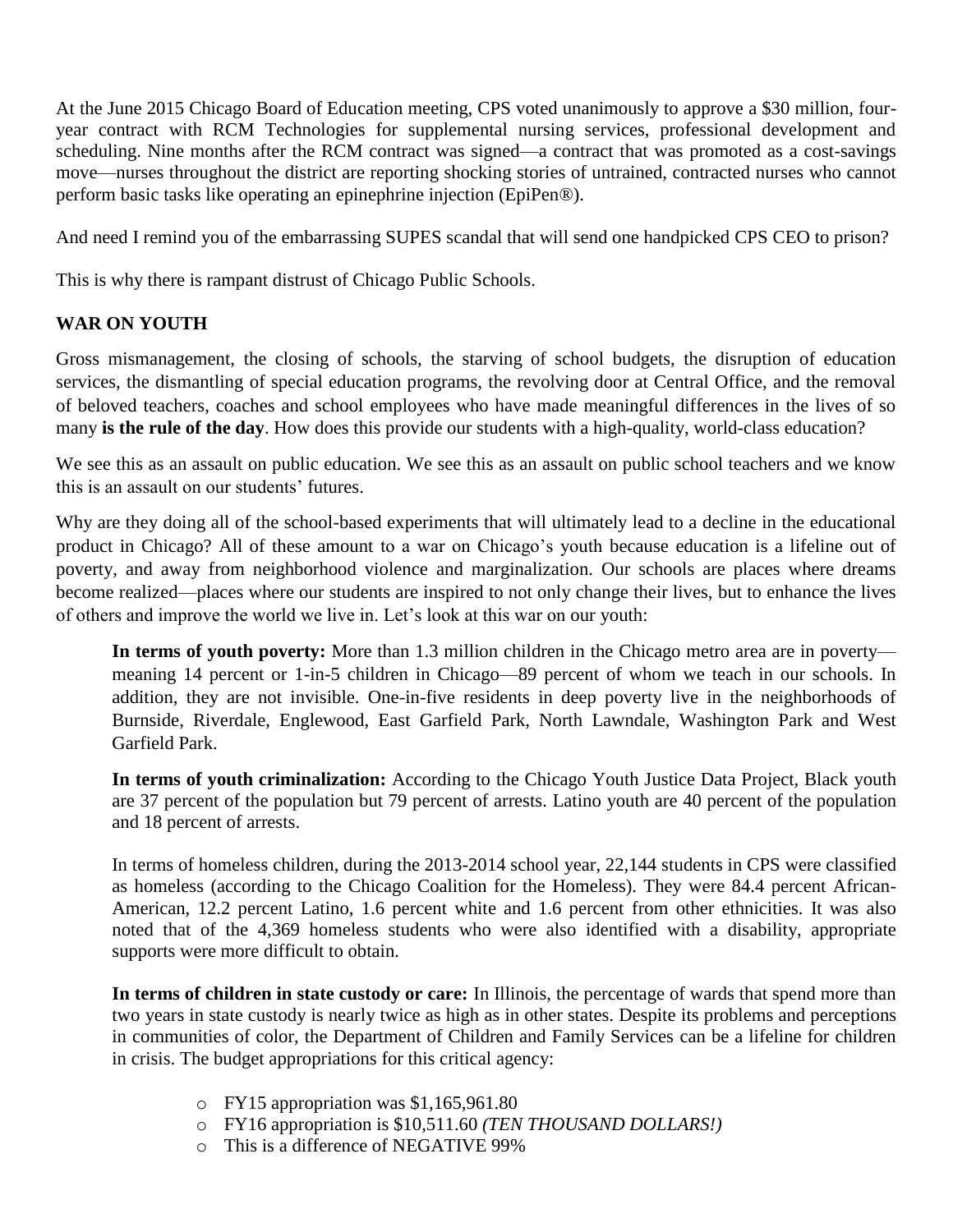What is going on here? This is not just statistical fodder—these numbers represent real people, real lives. We give tax breaks to the wealthy and give banks a pass, yet cut budgets that help poor, troubled children to bare bones? And you wonder why young people are angry and vocal about the political hypocrisy going on?

## **RAUNER, THE NEW ISIS RECRUIT?**

"If a man tells you he loves America, yet hates labor, he is a liar! There is no America without labor, and to fleece the one is to rob the other," said Abraham Lincoln.

I say today, that if Governor Rauner says he loves Illinois, yet he hates labor, he is a liar! There is no Illinois without labor, and to fleece the one is to rob the other.

Bruce Rauner is a liar. You know, I've been reading in the news lately about all of these ISIS recruits popping up all over the place---has Homeland Security checked this man out yet? Because the things he's doing looks like acts of terror on poor and working class people.

People are hurting across Illinois while this so-called governor plays chicken with the state budget. He has launched a personal crusade against the CTU and every other labor organization in our state. Rauner understands that strong labor means those who toil in these systems should reap their fair share of the wealth, stability and progress they helped produce.

The governor's vicious attacks on the CTU, and District 299, quite frankly, is a purposeful distraction to redirect our attention from his inability to govern and manage this state's finances. In addition, his holy war does not stop there—he is destroying the lives of the disabled, college students, the elderly, the poor, the displaced and the dispossessed.

His "turn us down" agenda is not just being felt in Chicago, but throughout the state. The East Side Health District facility in East St. Louis will have to close its family case management unit by the end of the week, affecting new mothers and their infants. Organizations that provide meals to seniors that are food insecure, of which 60 percent are women, are offering scaled down services or none at all. Meals on Wheels, a provider to those seniors, and others with disabilities, has had to close some locations that stopped receiving funding in July—all of this at a time when 1-in-6 people in Cook County face food instability.

### **RICH NOT SMART**

I am generalizing here, but I find it amazing when I talk to people who assume that just because someone is wealthy, this person is somehow smarter than the rest of us. Intellect may have nothing to do with one's ability to obtain capital, because if that were the cause, all of the fine people at Chicago Public Schools would have figured it out by now.

Rauner lacks the ability to govern. He purchased his seat, conned the people of Illinois and is clueless on how to "turn around" Illinois to better serve its citizens. And, as a slap in the face, he even said he would take no salary. Therefore, what is the governor's seat about? It is about power—plain and simple.

Despite his constant attacks on the Chicago Teachers Union, he had no problem clouting his daughter into Walter Payton High School, where CTU members work. We find it so ironic that Mr. Rauner blames CPS teachers for failing students, yet chooses to send his daughter to a city school instead of New Trier, one of the most highly funded schools in the state and the nation. With nine houses, who knows where he and his children actually lived when he clouted his daughter into the school. According to 2014 stats of out-of-district tuition rates of \$11,707, the governor owes the school district \$46,828. Maybe we ought to call the governor and ask him to pay his fair share.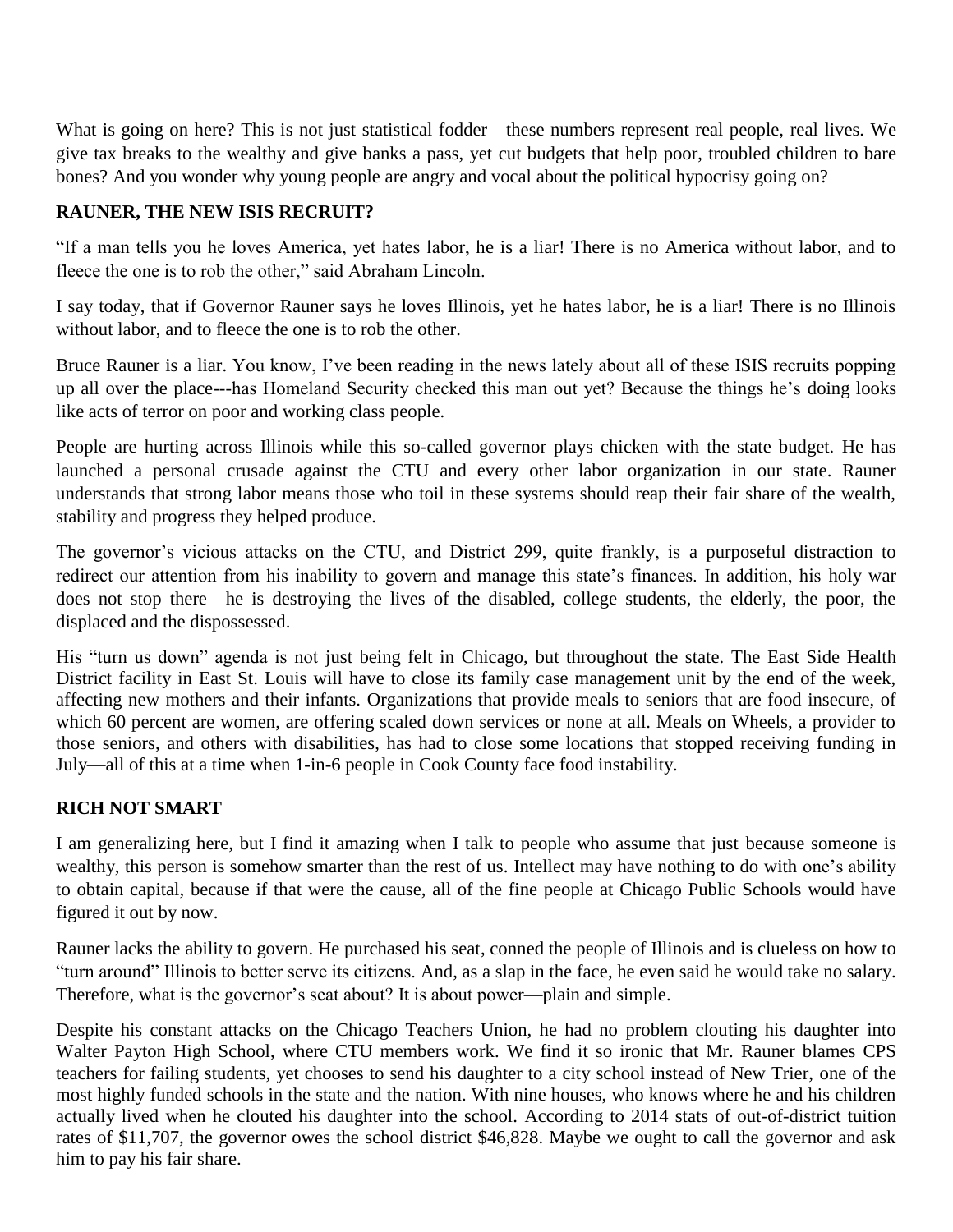This so-called governor clouts his child into one of our high schools, but then has the audacity to deny about 130,000 college students MAP grants to assist them in their higher education. He is threatening to close Chicago State, a predominantly African-American university that will reportedly graduate three physicists this school year. It should also be noted:

- More than half (58 percent) of MAP recipients are so low-income that the federal government does not consider them able to contribute *any* resources to pay for college. In FY2014, the average family income of a dependent ("traditional") MAP recipient was \$30,000 per year, and the average income of an independent ("non-traditional") MAP recipient was \$16,000 per year.
- Of the undergraduates at Illinois public universities who identify themselves as Black or Hispanic, more than half receive a MAP grant.
- Despite their financial challenges, MAP recipients graduate from college at about the same rate as their peers at the same institutions.
- MAP recipients are enrolled in all sectors of higher education, with the largest percentage of students in the community college sector.

So while Rauner is busy blocking teens and young adults from pursuing higher education, on the local level he and his allies, such as Mayor Emanuel and billionaire quasi-school consultant Ken Griffin, are destroying Kthru-12 education in Chicago. Do you see a pattern here?

To quote Giroux:

"The greatest threat to our children does not come from lowered educational standards, the absence of privatized choice schemes, or the lack of rigid testing measures. On the contrary, it comes from a society that refuses to view children as a social investment, one that consigns 16.3 million children to live in poverty, reduces critical learning to massive testing programs, promotes policies that eliminate most crucial health and public services, and defines masculinity through the degrading celebration of a gun culture, extreme sports, and the spectacles of violence that permeate corporate-controlled media industries."

We have a crisis of values in our city and in Illinois.

We need to change the conversation.

Someone asked me, "Karen Lewis, what will you tell parents, if the teachers go on strike?"

I tell them to join us in the movement to protect our students (their children) and the future of public education. Join us in the fight against this austerity agenda that targets the young and old, and those considered weak, powerless and voiceless. Teachers, paraprofessionals and clinicians are not the problem. We have families. We pay taxes. We live under extreme economic conditions that call on us to continue to give up more and more in a ham and egg justice scenario. We drop the ham (which means a whole leg) and CPS gives up an egg and keeps on moving.

I want parents to know that their children are not pawns or points on the board. If adults do not fight for their futures, who will? They will only inherit the mess we leave behind.

Fighting is not easy. It is not pretty. Feelings get hurt and lines are drawn. People will ask, "Whose side are you on?" If you say you're on the freedom side, then that means you will join us in asking the rich to pay their fair share; calling on the city and state to stop the attacks on public and higher education; in asking the banks to end